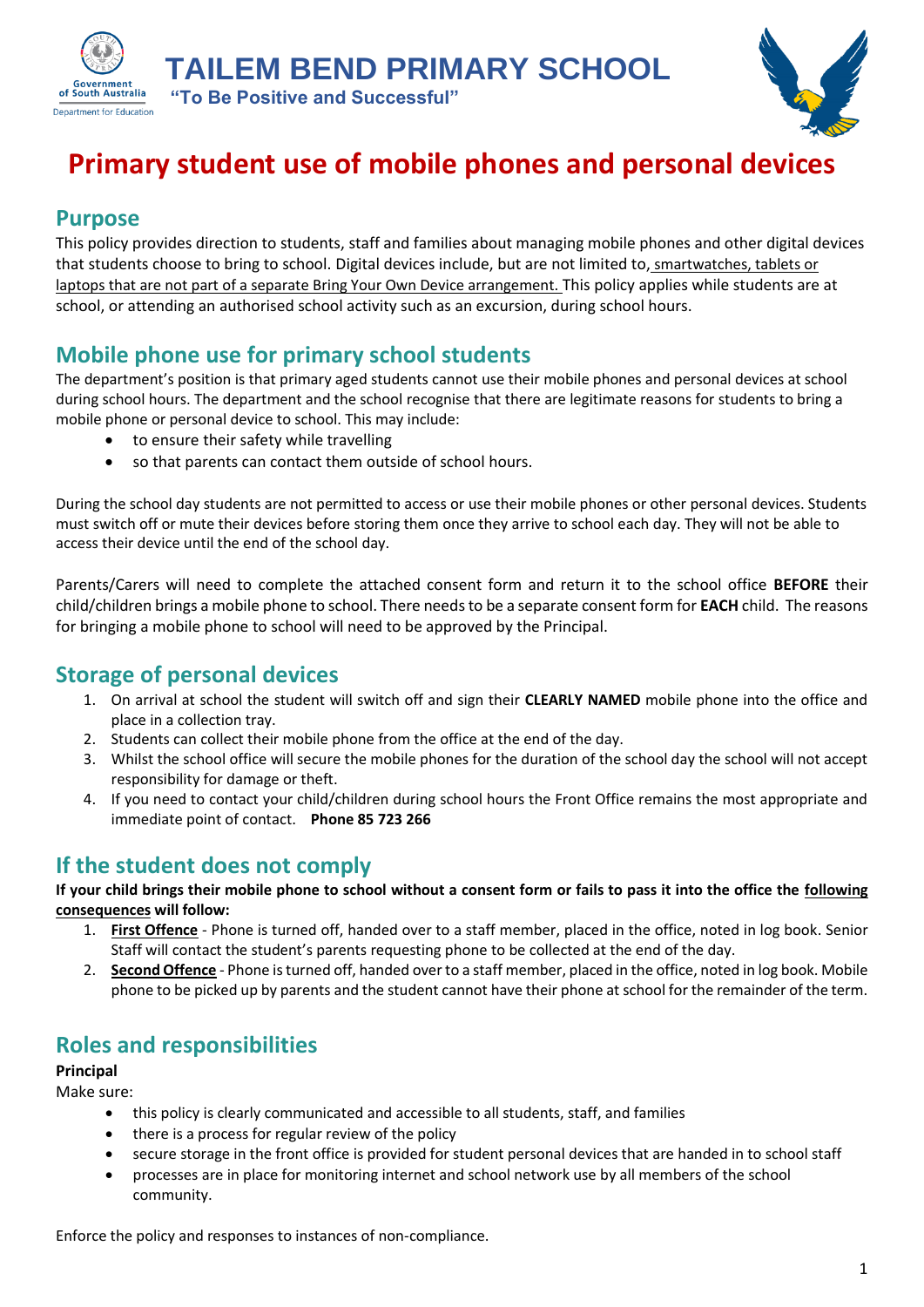Report and respond to incidents of inappropriate use of personal devices in line with department policy and procedures and any legislative requirements.

Consider requests for exemptions from the policy from parents on a case-by-case basis. Make sure that approved exemptions are documented and that relevant staff are informed about students' exemptions.

Model appropriate use of mobile phones and support families to understand the importance of promoting safe, responsible and respectful use of mobile phones to their children.

#### **School staff**

Deliver learning opportunities and maintain a safe and productive learning environment. Take steps to minimise distractions from the non-educational use of personal devices in the learning environment at times when a device is being used by a student in line with an approved exemption or in circumstances where students' devices are stored in the classroom.

Respond to instances of non-compliance in line with the school's policy.

Report and respond to incidents of inappropriate use of personal devices in line with department policy and procedures and any legislative requirements.

Make sure that any student personal devices handed in for their care are stored in a secure location and are returned to the student (or their parent).

Model appropriate use of mobile phones and support families to understand the importance of promoting safe, responsible and respectful use of mobile phones to their children.

#### **Students**

Comply with the requirements of the school's policy and follow all reasonable directions from the Principal and school staff.

If permitted to use a mobile phone or personal device in line with an exemption under this policy, do so in a safe, responsible and respectful way and support peers to do the same.

Communicate respectfully with others and do not use a mobile phone or other personal device to bully, harass or threaten another person.

Respect others' rights to privacy and do not take photos, film or audio records of other people without their knowledge or permission.

#### **Parents**

Support the implementation of the school's policy, including the consequences for non-compliance with the policy.

Use the school's formal communication channels in all instances to communicate with the school (including where a student requires early collection from school). Encourage their child to always report to a school staff member in the first instance if they become unwell or experience an issue at school.

Recognise the important role they play in supporting their child to use their mobile phone (or other personal device) in a safe, responsible and respectful way.

### **Communication and review**

This policy is to be uploaded onto the school's website and reviewed annually.